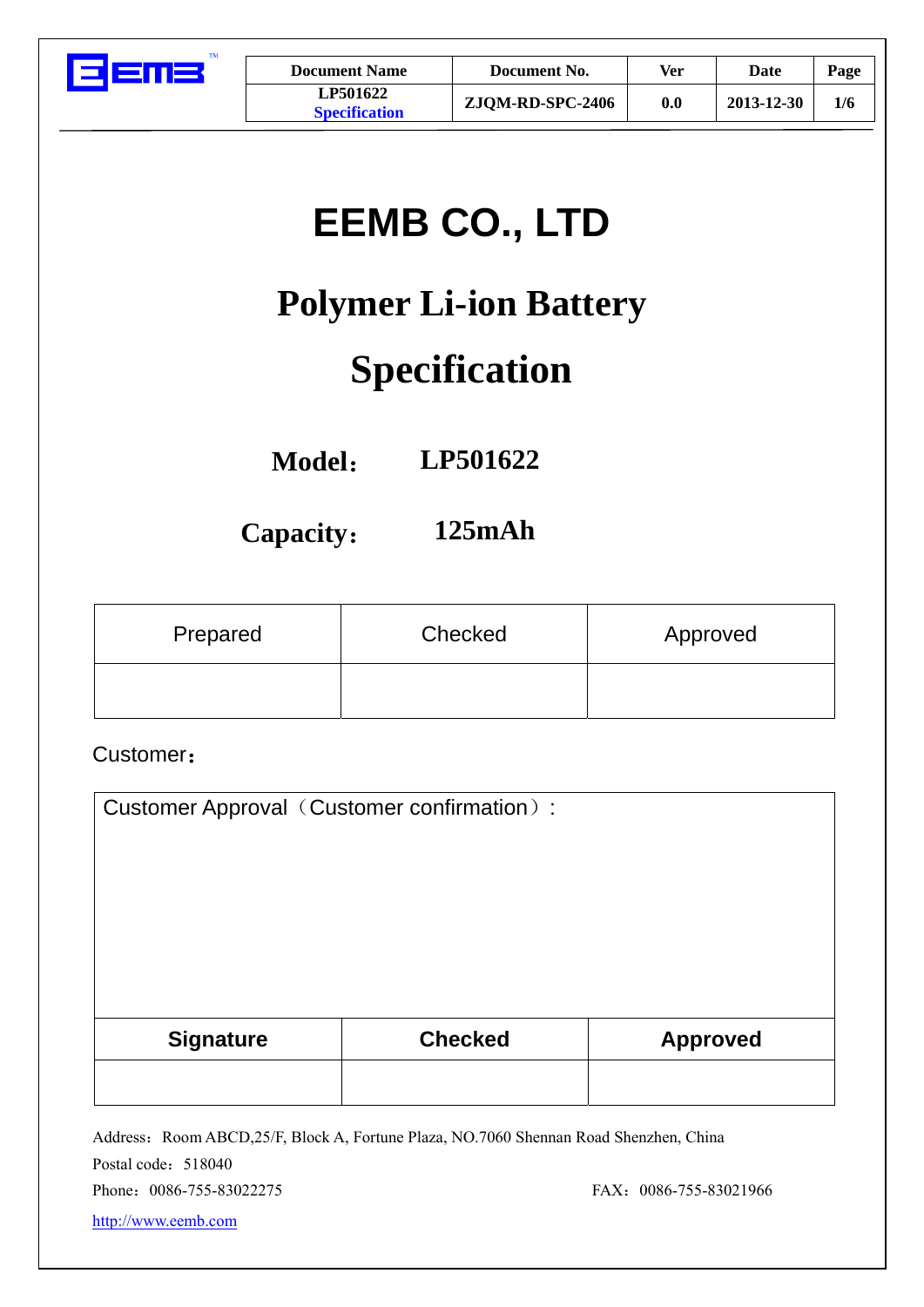| <b>Document Name</b>                    | Document No.     | Ver | Date       | Page |
|-----------------------------------------|------------------|-----|------------|------|
| <b>LP501622</b><br><b>Specification</b> | ZJQM-RD-SPC-2406 | 0.0 | 2013-12-30 | 2/6  |

#### **Catalog**

| Chapter      | Content                  | Page    |
|--------------|--------------------------|---------|
| $\mathbf{0}$ |                          | 2       |
| 1            |                          | 3       |
| 2            |                          | 3       |
| 2.1          |                          | 3       |
| 2.2          |                          | 3       |
| 2.3          |                          | 3       |
| 2.4          |                          | 3       |
| 2.5          |                          | 3       |
| 2.6          |                          | 3       |
| 2.7          |                          | 3       |
| 2.8          |                          | 3       |
| 2.9          |                          | 3       |
| 2.10         |                          | 3       |
| 2.11         |                          | 3       |
| 3            |                          | 3       |
| 4            |                          | 3       |
| 5            |                          | 4       |
| 5.1          |                          | 4       |
| 5.1.1        |                          | 4       |
| 5.1.2        |                          | 4       |
| 5.1.3        |                          | 4       |
| 5.1.4        |                          | 4       |
| 5.1.5        |                          | 4       |
| 5.2          |                          | 4       |
| 5.2.1        |                          | 4       |
| 5.2.2        |                          | 4       |
| 5.2.3        |                          | 4       |
| 5.3          |                          | 5       |
| 5.3.1        |                          | 5       |
| 5.3.2        |                          | 5       |
| 5.3.3        |                          | 5       |
| 6            | Battery shipment voltage | 5       |
| 7            |                          | $5 - 6$ |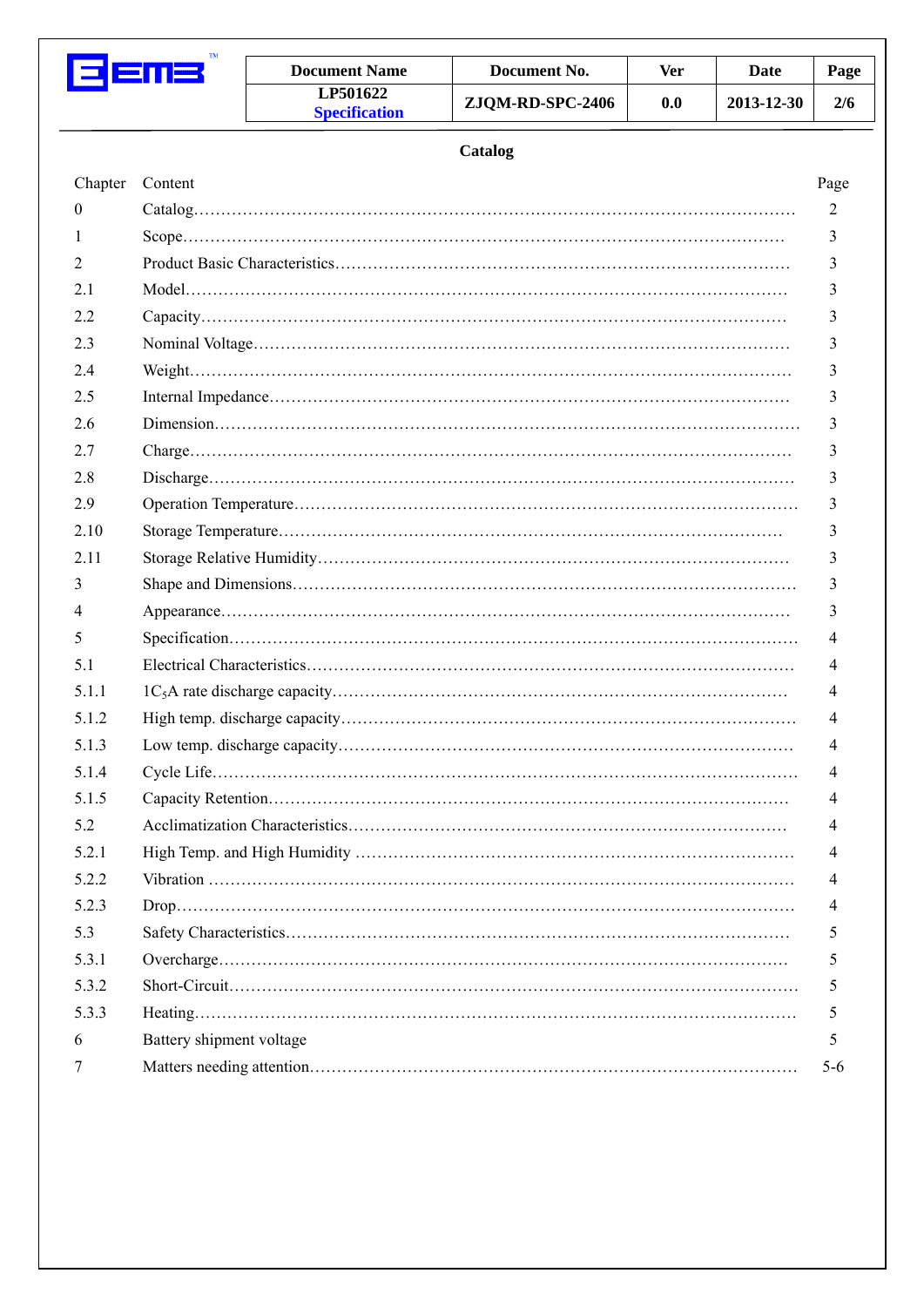

#### **1. Scope**

This product specification defines the requirements of the rechargeable polymer lithium-ion battery supplied to the customer by EEMB Co., Ltd.

#### **2. Product Basic Characteristics**

| No.  |                        | <b>Item</b>                      |                   | <b>Characteristics</b> |                     |
|------|------------------------|----------------------------------|-------------------|------------------------|---------------------|
| 2.1  |                        | Model                            |                   | LP501622               |                     |
| 2.2  |                        | Nominal Capacity                 | 125               | mAh                    | $0.2C_5A$           |
|      | Capacity               | Minimum                          | 110               | mAh                    | $0.2C_5A$           |
| 2.3  |                        | Nominal Voltage                  | 3.7               | V                      |                     |
| 2.4  |                        | Weight                           | Approx.2.5        | g                      |                     |
| 2.5  |                        | Internal Impedance               | 350<br>$\leq$     | $m\Omega$              | AC 1KHz(50% charge) |
|      |                        | Length                           | 23<br>$\leq$      | mm                     |                     |
| 2.6  | Dimension              | Width                            | 16.5<br>$\,<$     | mm                     |                     |
|      |                        | Thickness                        | 5.3<br>$<\,$      | mm                     |                     |
|      | Charge                 | Maximum Current                  | 125               | mA                     | $1.0C_5A$ (CC&CV)   |
| 2.7  |                        | Limited Voltage                  | $4.200 \pm 0.020$ | V                      |                     |
|      |                        | End-of Current                   | 2.5               | mA                     |                     |
| 2.8  | Discharge              | Maximum Current                  | 250               | mA                     | 2.0C <sub>5</sub> A |
|      |                        | End Voltage                      | 2.750±0.005       | V                      |                     |
| 2.9  | Operation              | Charge                           | $0 \sim 45$       | $\rm ^{\circ}C$        |                     |
|      | Temperature            | Discharge                        | $-20 \sim +60$    | $\rm ^{\circ}C$        |                     |
|      |                        | 1 month                          | $-20 \sim +60$    | $\rm ^{\circ}C$        |                     |
| 2.10 | Storage<br>Temperature | 3 month                          | $-20 \sim +45$    | $^{\circ}$ C           |                     |
|      |                        | 12 month                         | $-20 \sim +25$    | $^{\circ}$ C           |                     |
| 2.11 |                        | <b>Storage Relative Humidity</b> | $65 \pm 20$       | $\frac{0}{0}$          |                     |

#### **3. Shape and Dimensions**(**Unit**:**mm**)

| <b>Item</b> | Specification |
|-------------|---------------|
| T           | Max5.3        |
| W           | Max16.5       |
| L           | Max23         |
| L1          | Max24         |
| L2          | $10\pm1$      |
| M           | $6\pm1$       |
| ${\bf N}$   | $2 \pm 0.5$   |

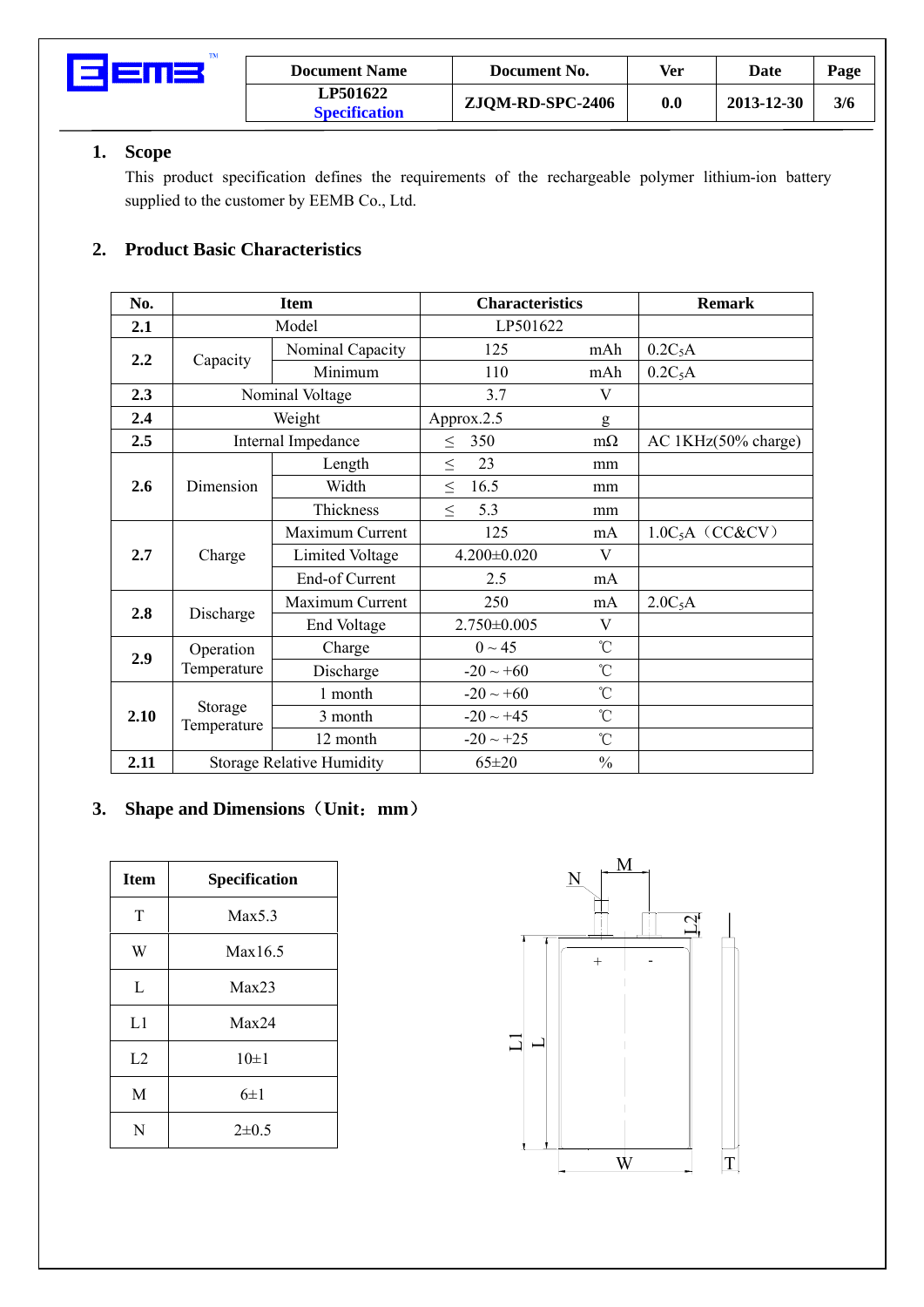

| <b>Document Name</b>                    | Document No.     | Ver | Date       | Page |
|-----------------------------------------|------------------|-----|------------|------|
| <b>LP501622</b><br><b>Specification</b> | ZJQM-RD-SPC-2406 | 0.0 | 2013-12-30 | 4/6  |

#### **4. Appearance**

It shall be free from any defects such as remarkable scratches, breaks, cracks, discoloration, leakage, or middle deformation.

### **5. Specification**

#### **5.1 Electrical Characteristics**

| No.   | <b>Item</b>                          | <b>Criteria</b>                | <b>Test Instructions</b>                                                                                                                                                                                                             |
|-------|--------------------------------------|--------------------------------|--------------------------------------------------------------------------------------------------------------------------------------------------------------------------------------------------------------------------------------|
| 5.1.1 | $1C5A$ rate<br>discharge<br>capacity | Discharge<br>Time $\geq$ 57min | Full charge at $20 \pm 5^{\circ}$ C, rest for 30 min, then discharge at the same<br>temperature with $1.0C_5$ A to 2.75V.                                                                                                            |
| 5.1.2 | High temp.<br>discharge<br>capacity  | Discharge<br>Time $\geq$ 54min | Full charge at $20\pm5^{\circ}$ C, store at $55\pm2^{\circ}$ C for 2h, then discharge at the same<br>temperature with $1.0C_5$ A to 2.75V.                                                                                           |
| 5.1.3 | Low temp.<br>discharge<br>capacity   | Discharge<br>Time $\geq$ 4.25h | Full charge at $20\pm 5^{\circ}$ C, store at $-20^{\circ}$ C $\pm 2^{\circ}$ C for 16h $\sim$ 24h, then discharge at<br>the same temperature with $0.2C_5A$ to 2.75V                                                                 |
| 5.1.4 | Cycle Life                           | $\geq$ 300Cycles               | After full charge, rest for 10 min, discharge at constant current of $1.0C_5A$<br>to 2.75V. Batteries are full charge after 10 minutes. Repeat above steps<br>until the two consecutive cycles of discharge time is less than 48 min |
| 5.1.5 | Capacity<br>Retention                | Discharge<br>Time $\geq$ 4.5 h | After full charge, store at $20\pm5\degree$ C for 28 days. Then discharge with $0.2C_5A$<br>to $2.75V$                                                                                                                               |

#### **5.2 Acclimatization Characteristics**

| No.   | <b>Item</b>                     | Criteria                                                                  | <b>Test Instructions</b>                                                                                                                                                                                                        |
|-------|---------------------------------|---------------------------------------------------------------------------|---------------------------------------------------------------------------------------------------------------------------------------------------------------------------------------------------------------------------------|
| 5.2.1 | High Temp. and High<br>Humidity | no fire or explosion;<br>Discharge time $\geq$ 36min                      | No deformation, no rust, After full charge, store at $40^{\circ}$ C $\pm 2^{\circ}$ C $(90\%~95\%RH)$ for<br>48h. After test, place at $20^{\circ}$ C $\pm 5^{\circ}$ C for 2h and then<br>discharge with $1C5A$ to end-voltage |
|       | 5.2.2 Vibration                 | No deformation, leakage,<br>no fire or explosion;<br>Battery Voltage≥3.6V | Batteries are vibrated 30 min in three mutually<br>perpendicular directions with amplitude of 0.38mm<br>$(10~30~Hz)$ or 0.19mm (30~55Hz) and the scanning<br>rate of loct per min                                               |
| 5.2.3 | Drop                            | No leakage, no fire or<br>explosion;<br>Discharge Time $\geq 51$ min      | Batteries are dropped onto a hard board with the<br>thickness of 18~20mm from at least 1meter height.<br>Drop the batteries from six different directions and<br>discharge them at $1C_5A$ to end-voltage.                      |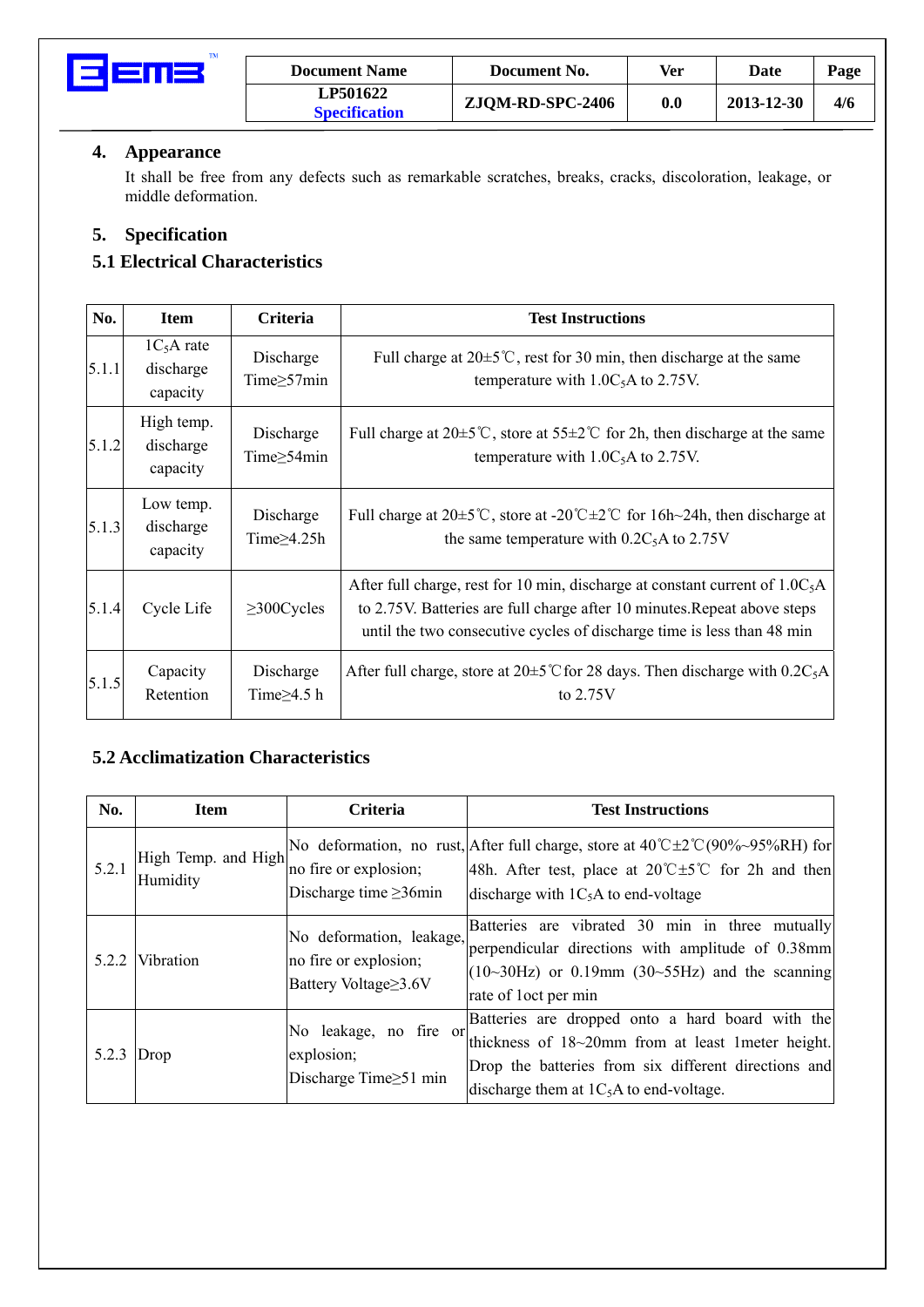

| <b>Document Name</b>                    | Document No.     | Ver | Date       | Page |
|-----------------------------------------|------------------|-----|------------|------|
| <b>LP501622</b><br><b>Specification</b> | ZJQM-RD-SPC-2406 | 0.0 | 2013-12-30 | 5/6  |

#### **5.3 Safety Characteristics**

| No.                                                                                                                 | <b>Item</b>   | <b>Criteria</b>       | <b>Test Instructions</b>                                                          |
|---------------------------------------------------------------------------------------------------------------------|---------------|-----------------------|-----------------------------------------------------------------------------------|
| 5.3.1                                                                                                               | Overcharge    | No fire or explosion  | Put the batteries with thermocouple into the ventilation                          |
|                                                                                                                     |               |                       | cabinet. Connect the polarities to constant voltage and                           |
|                                                                                                                     |               |                       | adjust the current to 3CA, voltage to 4.8V. Charged the                           |
|                                                                                                                     |               |                       | cells at $3C_5A$ current $20\pm5^{\circ}C$ with a voltage limit of                |
|                                                                                                                     |               |                       | 4.8V and Current approach 0 A.                                                    |
| 5.3.2                                                                                                               | Short-Circuit |                       | Put the batteries with thermocouple into the ventilation                          |
|                                                                                                                     |               | No fire or explosion; | cabinet. Batteries are short-circuited by connecting the                          |
|                                                                                                                     |               |                       | The maximum Temperature: positive and negative terminals for 1h with a resistance |
|                                                                                                                     |               | $150^{\circ}$ C       | load of 100m $\Omega$ . Watch the changes of temperature. Test                    |
|                                                                                                                     |               |                       | the temperature of the batteries until it drops to $10^{\circ}$ C.                |
| 5.3.3                                                                                                               | Heating       | No fire or explosion  | Cell is heated in a circulating air oven at a rate of                             |
|                                                                                                                     |               |                       | $(5\pm2)$ °C per minute to 130°C, and then placed for 30                          |
|                                                                                                                     |               |                       | minutes at $130^{\circ}$ C                                                        |
| Note: Unless otherwise specified, all tests stated in this specification are conducted at the following conditions: |               |                       |                                                                                   |
| Temp.: $20\pm5^{\circ}$ C; Relative Humidity: $25\% \sim 85\%$ .                                                    |               |                       |                                                                                   |

#### **6. Battery shipment voltage**:**3.83~3.9V**

#### **7. Matters needing attention**

Strictly observes the following needing attention. EEMB will not be responsible for any accident occurred by handling outside of the precautions in this specification.

### **! Danger**

- Strictly prohibits heat or throw cell into fire.
- Strictly prohibits throw and wet cell in liquid such as water, gasoline or drink etc.
- Strictly prohibits use leave cell close to fire or inside of a car where temperature may be above 60° $\mathbb{C}$ . Also do not charge / discharge in such conditions.
- Strictly prohibits put batteries in your pockets or a bag together with metal objects such as necklaces. Hairpins, coins, or screws. Do not store or transportation batteries with such objects.
- Strictly prohibits short circuit the  $(+)$  and  $(-)$  terminals with other metals.
- Do not place Cell in a device with the  $(+)$  and  $(-)$  in the wrong way around.
- Strictly prohibits pierce Cell with a sharp object such as a needle.
- Strictly prohibits disassemble or modify the cell.
- Strictly prohibits welding a cell directly.
- Do not use a Cell with serious scar or deformation.
- Thoroughly read the user's manual before use, inaccurate handling of lithium ion rechargeable cell may cause leakage, heat, smoke, an explosion, or fire, capacity decreasing.

## **! Warning**

- Strictly prohibits put cell into a microware oven, dryer, or high-pressure container.
- Strictly prohibits use cell with dry cells and other primary batteries, or new and old battery or batteries of a different package, type, or brand.
- Stop charging the Cell if charging is not completed within the specified time.